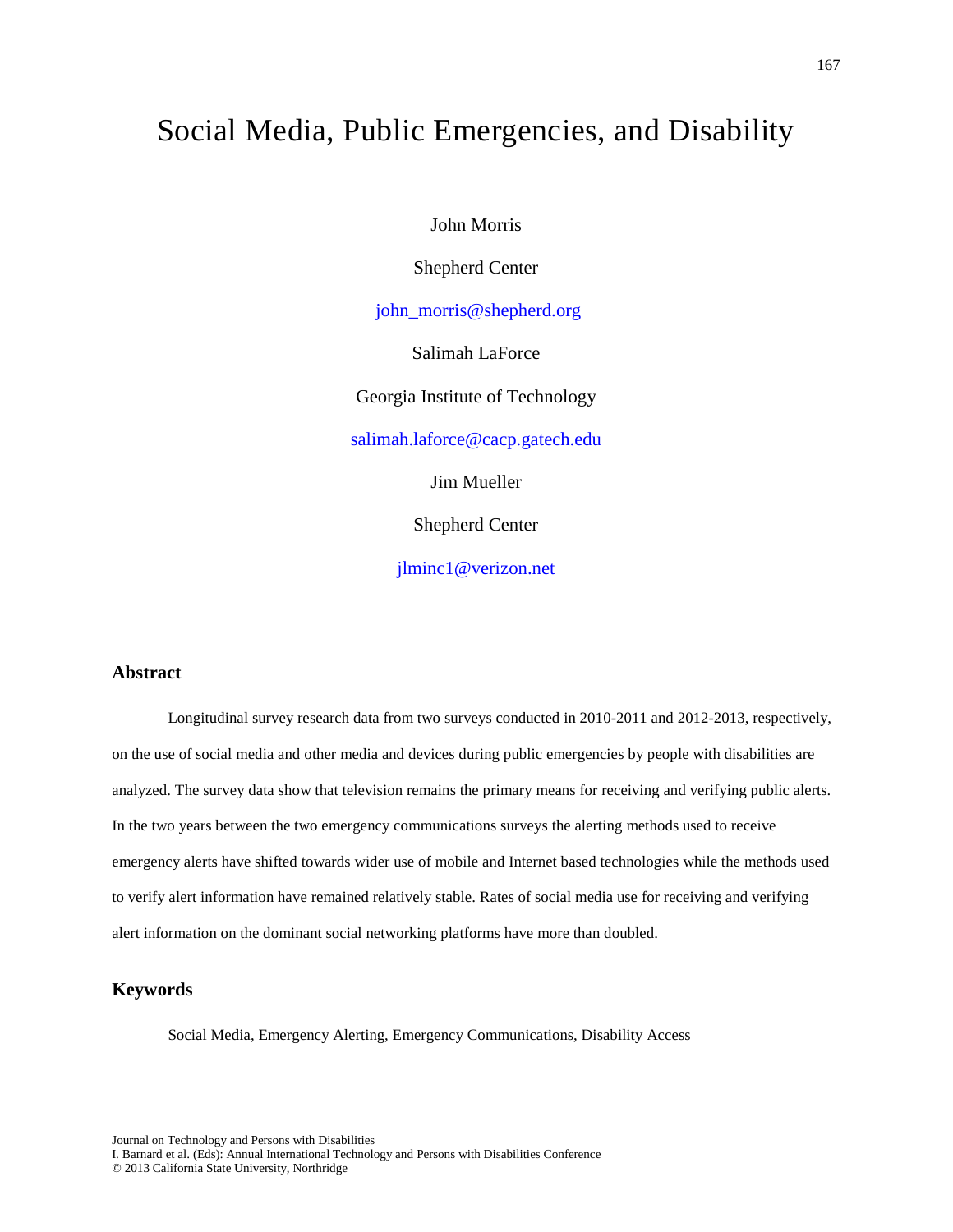#### **Introduction**

The number of social media users has doubled from 2008 to 2011 to 59% of Internet users in the United States (Hampton et al 3). This increase in social media use among those over the age of 35 is most prominent, with that age group currently representing more than half of all adult users (Hampton et al 8). This broadening and deepening of social media use beyond younger people and early technology adopters has created new opportunities and challenges for communications during public emergencies.

The extraordinary speed with which social media has become commonplace in emergency situations is recognized by the public authorities on the national, state, and local levels. The Department of Homeland Security Science & Technology Directorate (DHS S&T) and the Federal Emergency Management Agency (FEMA), for instance, jointly run the Integrated Public Alert and Warning System (IPAWS), which includes social media among the messaging systems it is charged with integrating (Department of Homeland Security 1). Numerous state and local safety authorities also have established their presence on some of the most used social media services, particularly Facebook and Twitter (Mitchell, Bennett, and LaForce 55).

The opportunities and possible limitations of social media use during emergencies are of critical import for persons with disabilities, who generally have greater challenges receiving, understanding, and responding to emergency-related communications and other information (Frieden 4-7). Within the emergency management community there is widespread concern and conjecture that the public often turns to social media prior to official directives, thus potentially putting themselves in harmful scenarios.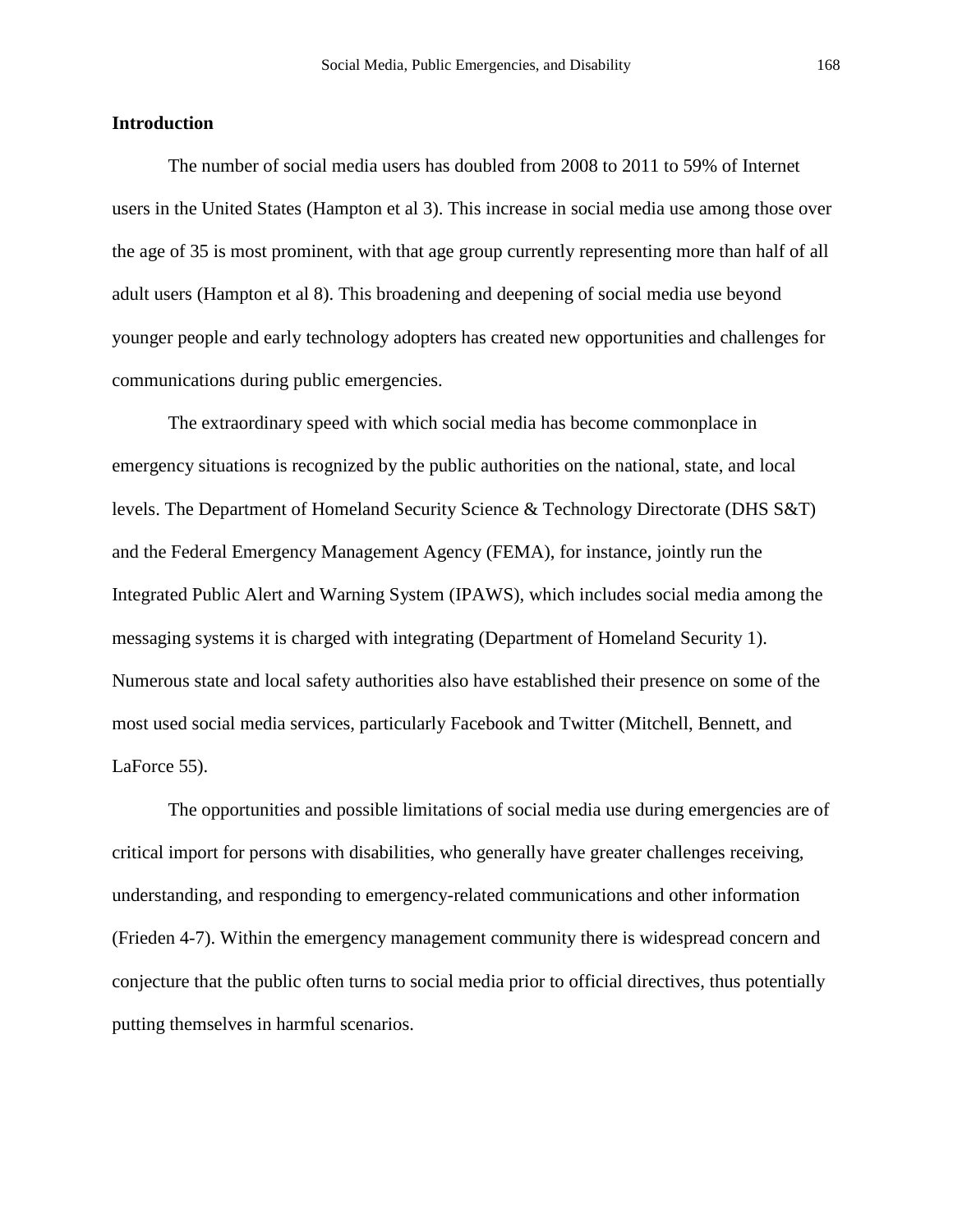Little research has been conducted about the social media behavior and attitudes of people with disabilities during public emergencies. Do they seek and get their initial alerts about an impending or ongoing public emergency via social media or from other sources, including traditional broadcast media? Do they verify those alerts at all, and if so, which communications technology do they use? And, finally, do they pass on to others alerts or information they have acquired related to the emergency?

In late 2010-early 2011 the Rehabilitation Engineering Research Center for Wireless Technologies (Wireless RERC) invited people with disabilities to participate in our Survey on *Emergency Communications and People with Disabilities (2010/2011 Survey). Two years later,* in an effort to better understand the use of social media for dissemination of emergency alerts and information, and assess trends in usage by people with disabilities, the Wireless RERC updated and rereleased this survey (2012/2013 Survey). This survey was designed to collect data on the use of traditional (e.g. television, radio) and newer technologies (e.g., text messages, social media) for receiving and reacting to public alerts and warnings, by people with disabilities.

## **Research Methodology and Respondent Profile**

For the more recent survey, data were collected from November 1, 2012 through March 30, 2013 using convenience sampling to draw a sample of adults over age 18 with any type of disability. Participants were recruited through the Wireless RERC's Consumer Advisory Network (CAN), a nationwide network of consumers with disabilities. In addition, the research team conducted recruiting outreach via its Internet and social media assets, including the Wireless RERC website, and its Twitter, Facebook and LinkedIn accounts. Recruiting was also carried out by asking individuals working on disability issues at the national, state and local levels to disseminate the invitation to participate to their networks of people with disabilities.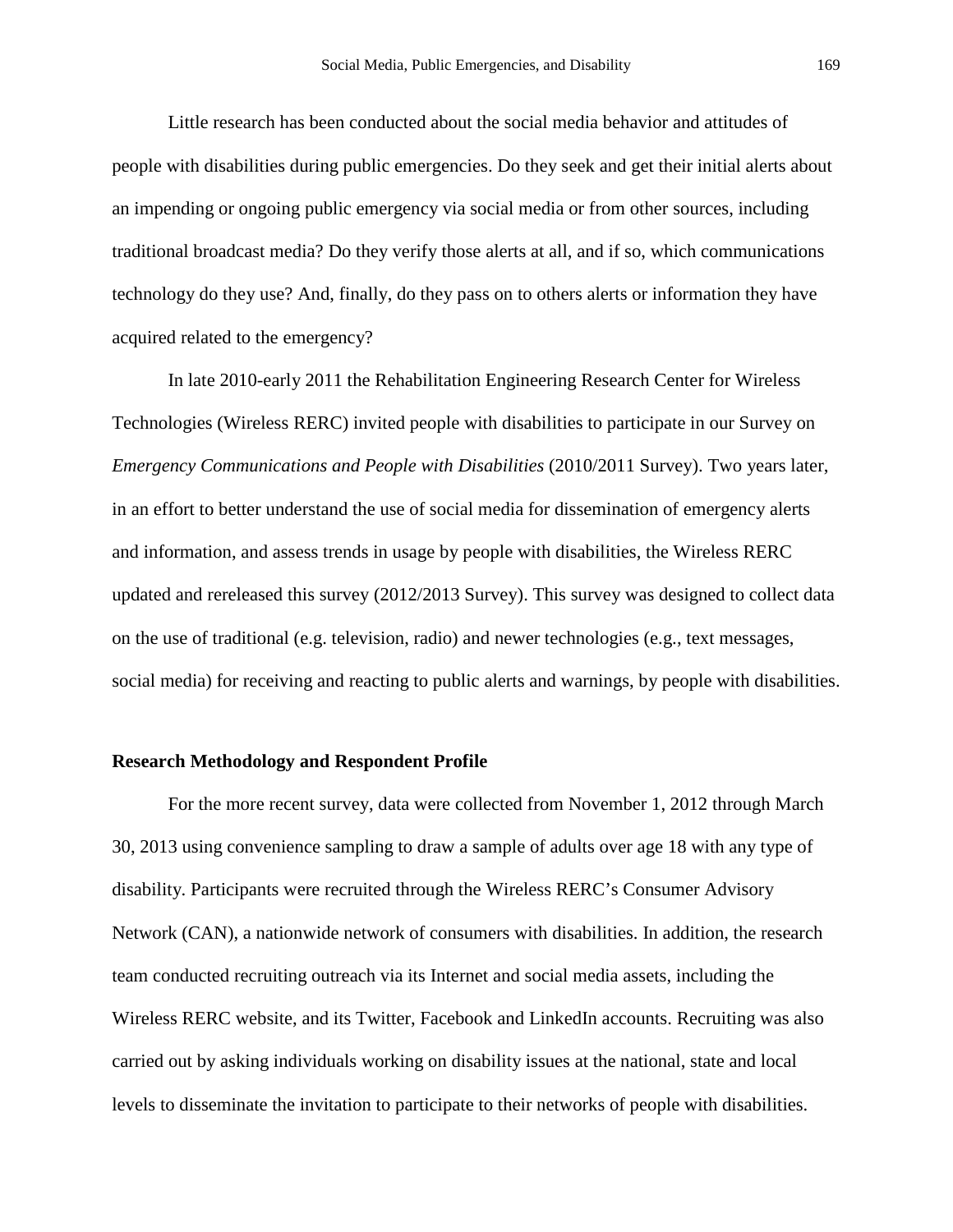Respondents represented the full range of disabilities, including sensory (hearing and vision), cognitive, mobility, dexterity, and speech limitations (Table 1). Data were collected via the web, voice phone call, and in-person interviews. The total number of respondents to the first survey was 1384, 1150 of whom reported having at least one of the disabilities listed above. The respondent age range was 18-91, with a mean age of 52. The total number of respondents to the more recent survey was 1772, 1179 of whom indicated that they had at least one of the disabilities listed above. The respondent age range was 19-98, with a mean age of 52. Minors under age 18 were not recruited to participate in either survey due to concerns over conducting research with vulnerable populations. The response data for the 429 respondents to the 2012/2013 survey who reported not having a disability are used here for comparison.

|                                                           | 2010/2011 | 2012/2013 |
|-----------------------------------------------------------|-----------|-----------|
| Seeing (blind or low vision, even when wearing glasses)   | 36%       | 21%       |
| Low vision                                                | 19%       | 14%       |
| <b>Blind</b>                                              | 17%       | 7%        |
| Hearing (deaf or hard of hearing, even when wearing aids) | 40%       | 43%       |
| Hard of hearing                                           | 22%       | 23%       |
| Deaf                                                      | 18%       | 19%       |
| Frequent worry, nervousness, or anxiety                   |           | 25%       |
| Concentrating, remembering or making decisions            | 20%       | 22%       |
| Speaking so people can understand you                     | 9%        | 16%       |
| Using your arms                                           |           | 13%       |
| Using your hands and fingers                              | 19%       | 18%       |
| Walking, standing or climbing stairs                      | 45%       | 44%       |

Table 1 Percentage of Respondents by Disability Type – 2010/2011 and 2012/2013

*Source*: Wireless RERC, *Surveys on Emergency Communications and People with Disabilities*,

2011 and 2013.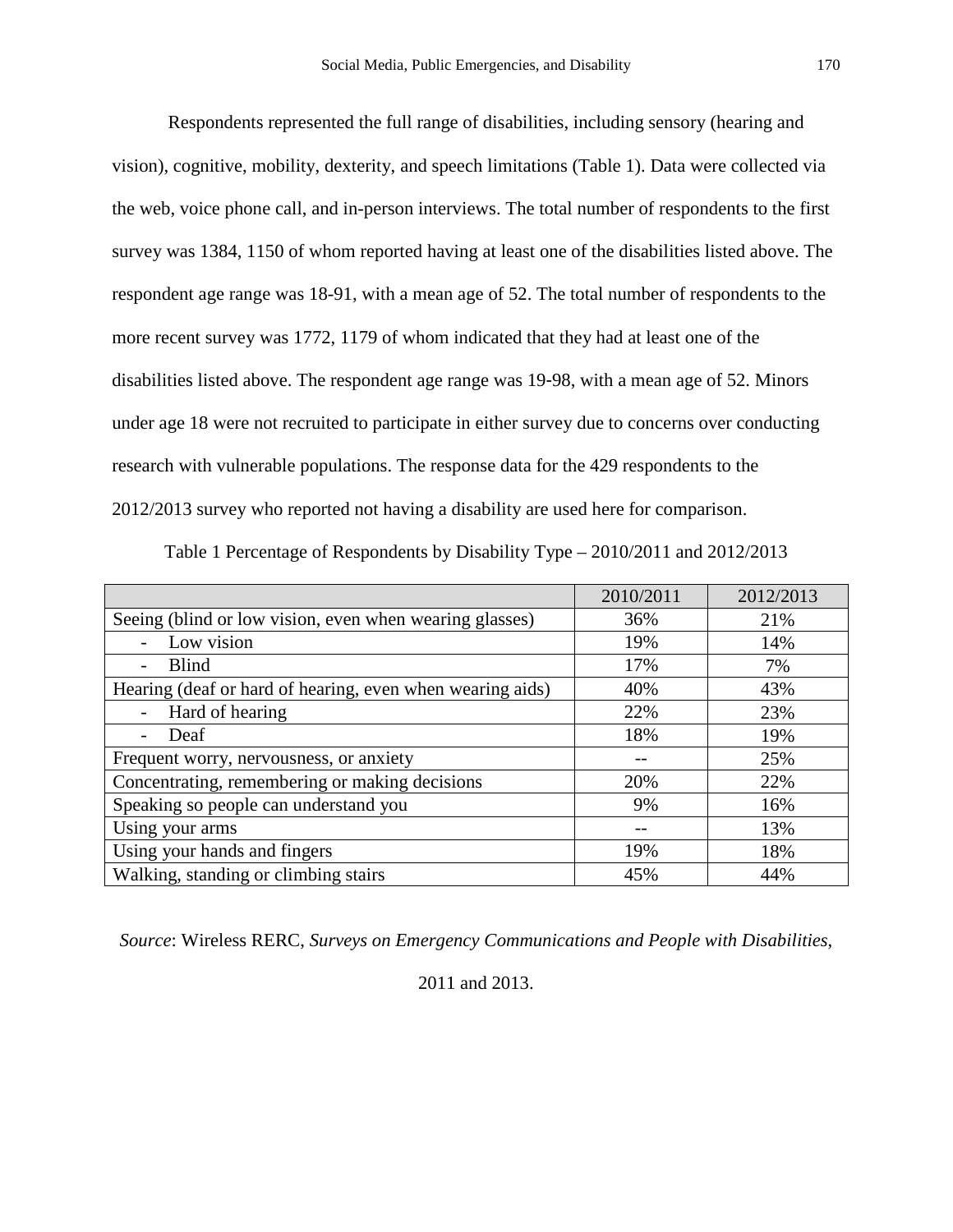#### **Discussion: Public Emergency Alerts--Receiving, Verifying, and Sharing**

In the two years between the two emergency communications surveys the alerting methods used to receive emergency alerts have shifted towards wider use of mobile and Internet based technologies while the methods used to verify alert information have remained relatively stable. In the 2010/2011 survey, traditional broadcast media in the form of television and radio were the most frequently used media (41% and 25% of respondents, respectively) by which respondents with disabilities received emergency alerts. Email (20%), direct observation of surroundings (18%), phone calls (18%), and social media (18%) were all tightly ranked among the next five (Table 2). Text messaging ranked low with 13% of respondents reporting having received alerts via this medium.

In the 2010/2011 survey, social media was not listed as a choice in the general alerting methods question. In the 2012/2013 survey, television remained the most common medium for receiving alerts (55%), but text messages, which previously ranked low at 13% of respondents in the earlier survey, ranked second at 32% (tying with e-mail) and followed by phone call (landline or mobile) and sirens and alarms (23%), radio (21%), and direct observation (20%). The use of social media was tied for eighth most frequently used medium for receiving alerts (19%) and  $7<sup>th</sup>$ for verifying alerts (17%), only slightly higher than in the previous survey.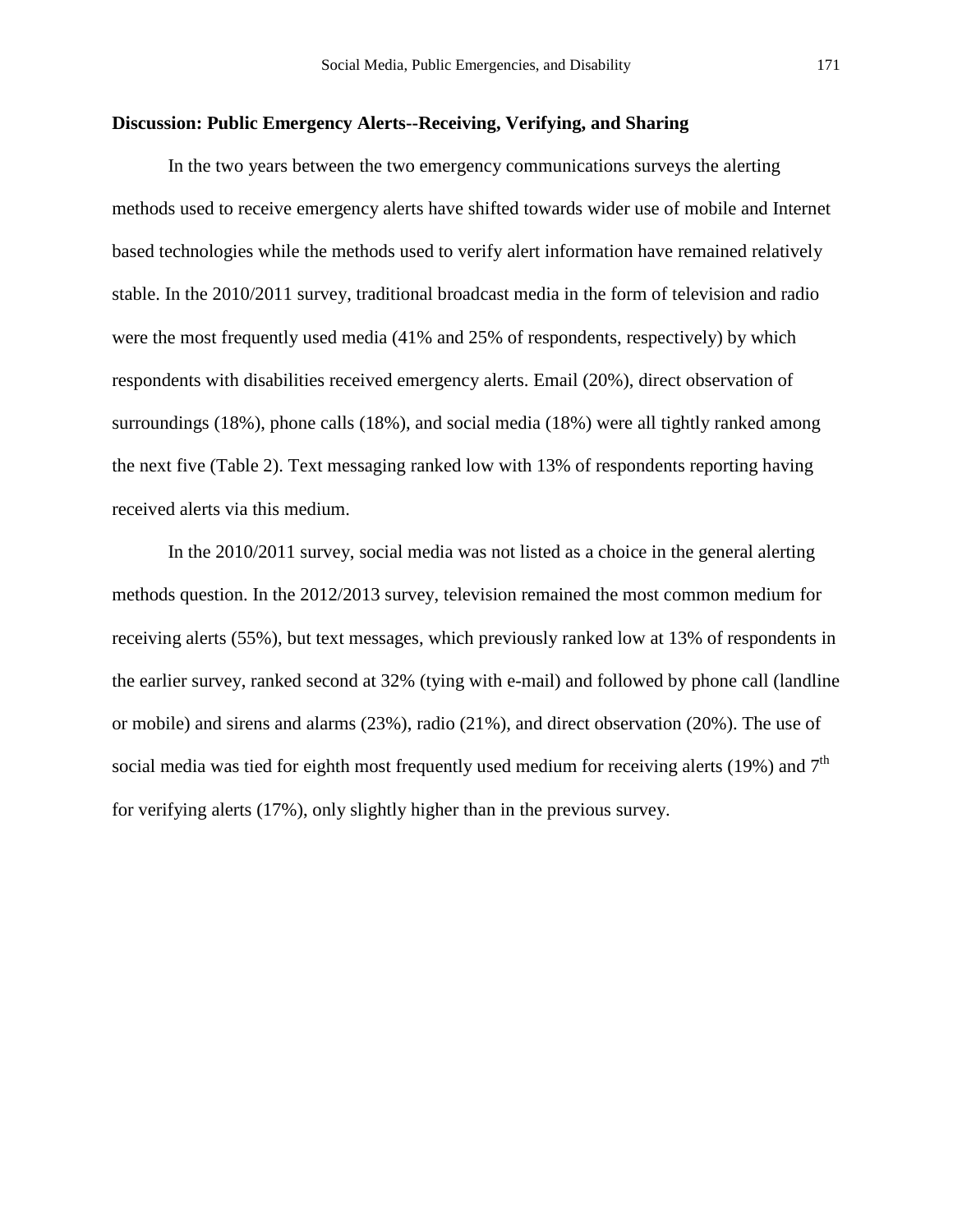|                                         | Alerted   |           | Verified  |           |
|-----------------------------------------|-----------|-----------|-----------|-----------|
|                                         | 2010/2011 | 2012/2013 | 2010/2011 | 2012/2013 |
| Television                              | 41%       | 55%       | 27%       | 57%       |
| Email                                   | 20%       | 32%       | 7%        | 16%       |
| Phone call (landline, mobile phone)     | 18%       | 23%       | 12%       | 16%       |
| Sirens or other alarms                  | 16%       | 23%       |           | 20%       |
| Text message                            | 13%       | 32%       | 4%        | 13%       |
| Radio (regular radio)                   | 25%       | 21%       | 15%       | 21%       |
| Direct observation of your surroundings | 18%       | 20%       | 22%       | 38%       |
| <b>Social media</b>                     | 18%       | 19%       | 16%       | 17%       |
| Internet news                           | 12%       | 19%       | 15%       | 33%       |
| Direct contact with someone nearby      | $ -$      | 12%       |           | 26%       |
| <b>NOAA</b> Weather radio               |           | 14%       |           | 15%       |
| Emergency app installed on Smartphone   |           | 10%       |           | 8%        |
| Instant messaging/chat                  | 1%        | 2%        | 1%        | 5%        |
| <b>TTY</b>                              | $<$ 1%    | $<$ 1%    | $<$ 1%    | 1%        |

Table 2 Methods of Receiving and Verifying Alerts (Longitudinal Comparison)\*

*Source*: Wireless RERC, *Surveys on Emergency Communications and People with Disabilities*,

2011 and 2013.

\* For the 2010/2011 survey, respondents were asked if they *ever* received an alert via any of these media or platforms. For the recent survey, respondents were asked how they received and verified the *most recent* alert. Also, some media included in the recent version of the survey were not included in the corresponding question in the earlier survey. The item for social media used different language in the two surveys.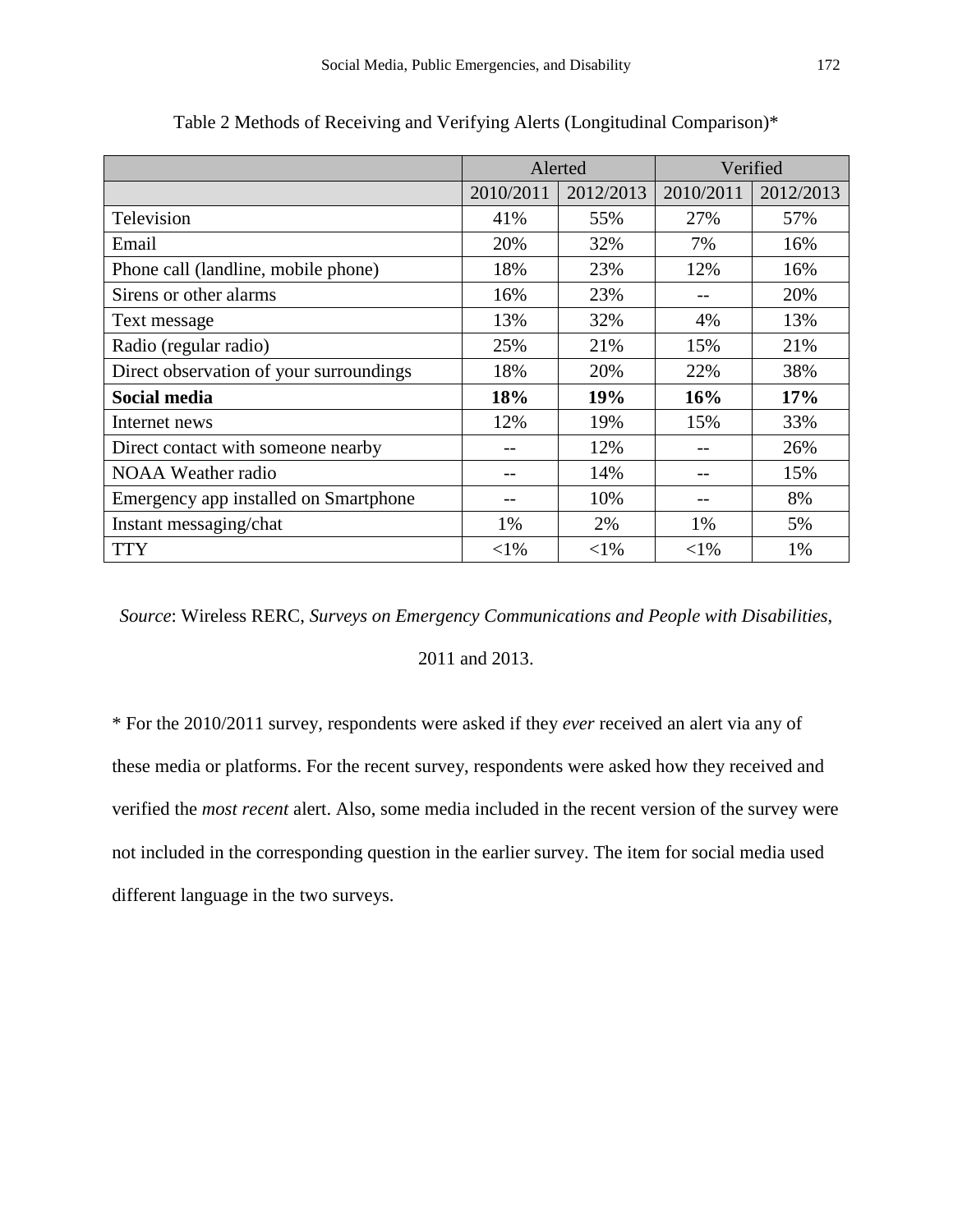|                                                                         | Seeing | Hearing    | Anxiety | Thinking | Speaking | Using | Using | Walking, |
|-------------------------------------------------------------------------|--------|------------|---------|----------|----------|-------|-------|----------|
|                                                                         |        |            |         |          |          | Arms  | hands | standing |
| Television                                                              | 53%    | 44%        | 59%     | 51%      | 55%      | 57%   | 61%   | 56%      |
| Email                                                                   | 29%    | 31%        | 23%     | 25%      | 26%      | 28%   | 32%   | 24%      |
| Phone call<br>(landline,<br>mobile phone)                               | 26%    | 13%        | 24%     | 24%      | 24%      | 31%   | 28%   | 26%      |
| Sirens or other<br>alarms                                               | 24%    | 11%        | 27%     | 24%      | 19%      | 27%   | 27%   | 26%      |
| Text message                                                            | 19%    | 31%        | 27%     | 27%      | 27%      | 22%   | 21%   | 21%      |
| Radio (regular<br>radio)                                                | 26%    | 9%         | 22%     | 22%      | 17%      | 27%   | 24%   | 24%      |
| Direct<br>observation of<br>your<br>surroundings                        | 18%    | 16%        | 23%     | 20%      | 22%      | 26%   | 23%   | 21%      |
| Social media<br>posting from<br>public agency<br>or personal<br>network | 19%    | 21%        | 20%     | 20%      | 25%      | 18%   | 23%   | 16%      |
| Internet news                                                           | 17%    | 20%        | 18%     | 17%      | 21%      | 22%   | 21%   | 15%      |
| Direct contact<br>with someone<br>nearby                                | 16%    | 12%        | 15%     | 12%      | 16%      | 19%   | 16%   | 12%      |
| <b>NOAA Weather</b><br>radio                                            | 17%    | 8%         | 13%     | 13%      | 13%      | 16%   | 16%   | 15%      |
| Emergency app<br>installed on<br>Smartphone                             | 11%    | 8%         | 8%      | 9%       | 8%       | 8%    | 10%   | 8%       |
| Instant<br>messaging/chat                                               | 3%     | 2%         | 4%      | 5%       | 5%       | 6%    | 6%    | 3%       |
| <b>TTY</b>                                                              | 1%     | $<\!\!1\%$ | 1%      | 1%       | 2%       | 1%    | 1%    | 1%       |

Table 3 Methods of Receiving Alerts (By Disability Type, 2012/2013 Survey)

*Source*: Wireless RERC, *Survey on Emergency Communications and People with* 

*Disabilities,*2013.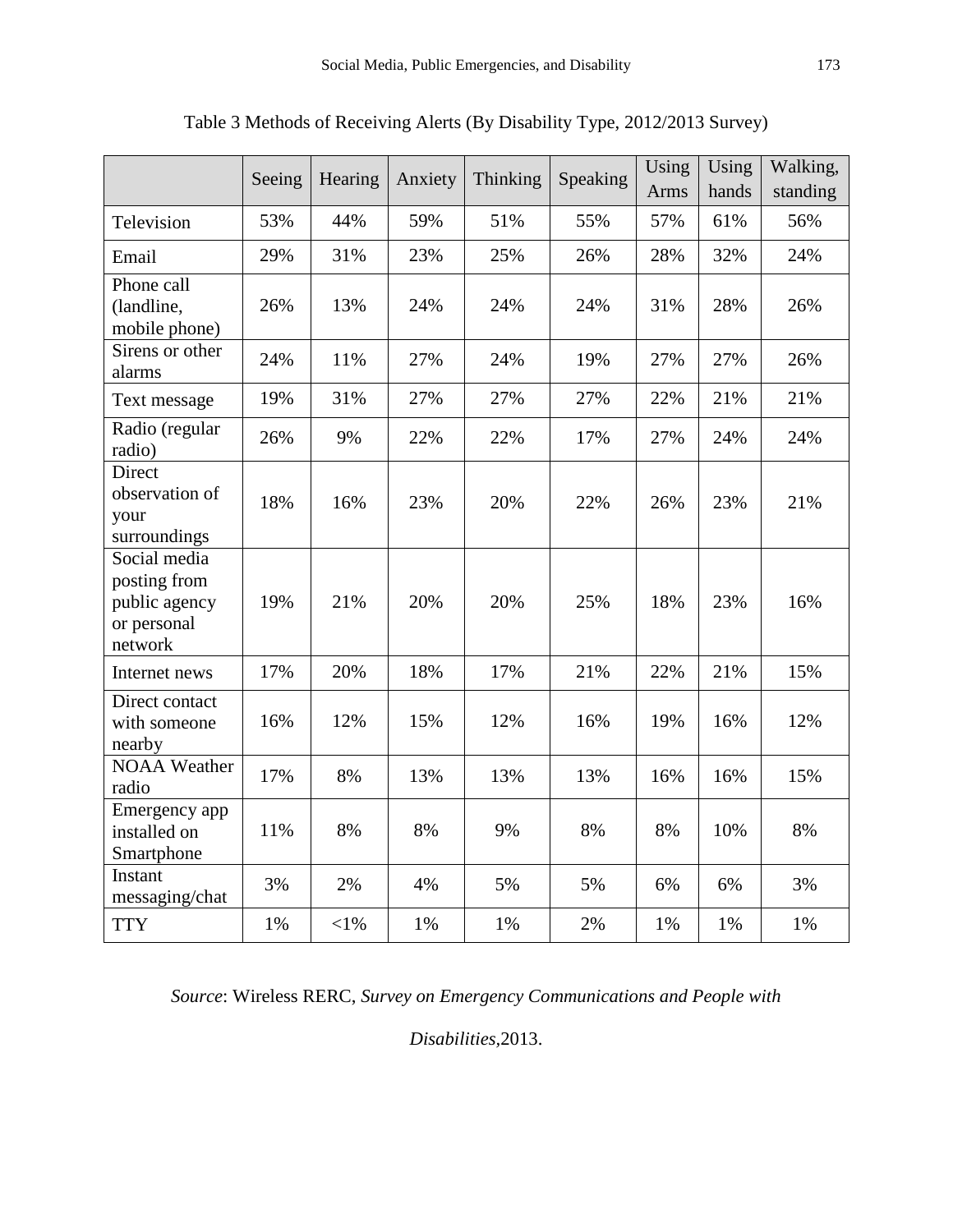Drilling down shows that response rates for most of the listed methods for receiving emergency alerts are consistent across the several disability types, except for respondents with hearing loss (Table 3). As anticipated, people with hearing loss use communications technologies that rely mostly on sound less frequently than others. Across disability types television is the number one medium used, ranging from 44%-61% of respondents with each disability type. Email is in second place for every disability type except respondents with anxiety and those with a mobility disability. For them, sirens and text messages are the second most frequently used medium for receiving alerts. The majority of respondents with disabilities rely on mobile or Internet technologies as their secondary means for receiving emergency alerts.

Social media use for receiving alerts was most frequently reported by respondents with difficulty speaking (25%), and least used by people with difficulty walking and standing (16%). For this latter group, higher average age might be contributing to this result. Despite the relatively low ranking, these results show that social media are used to receive emergency alerts by a substantial percentage of people with all types of disability.

### *Social Media Platforms and Emergency Alerting*

Substantial percentages of respondents with disabilities in the 2012/2013 survey said they used social media on a daily basis (Table 4). Indeed, the daily usage of social media on desktop computers, laptop computers, and tablet computers by respondents with disabilities is slightly higher than the daily usage of non-disabled respondents. Cellphones are the only device type used less by respondents with disabilities than respondents without disabilities to access social media. Notably, in the 2012/2013 survey, cellphones were the device most often used to access social media. This is in stark contrast to the results of the 2010/2011 survey which found cellphones to be the least likely device used.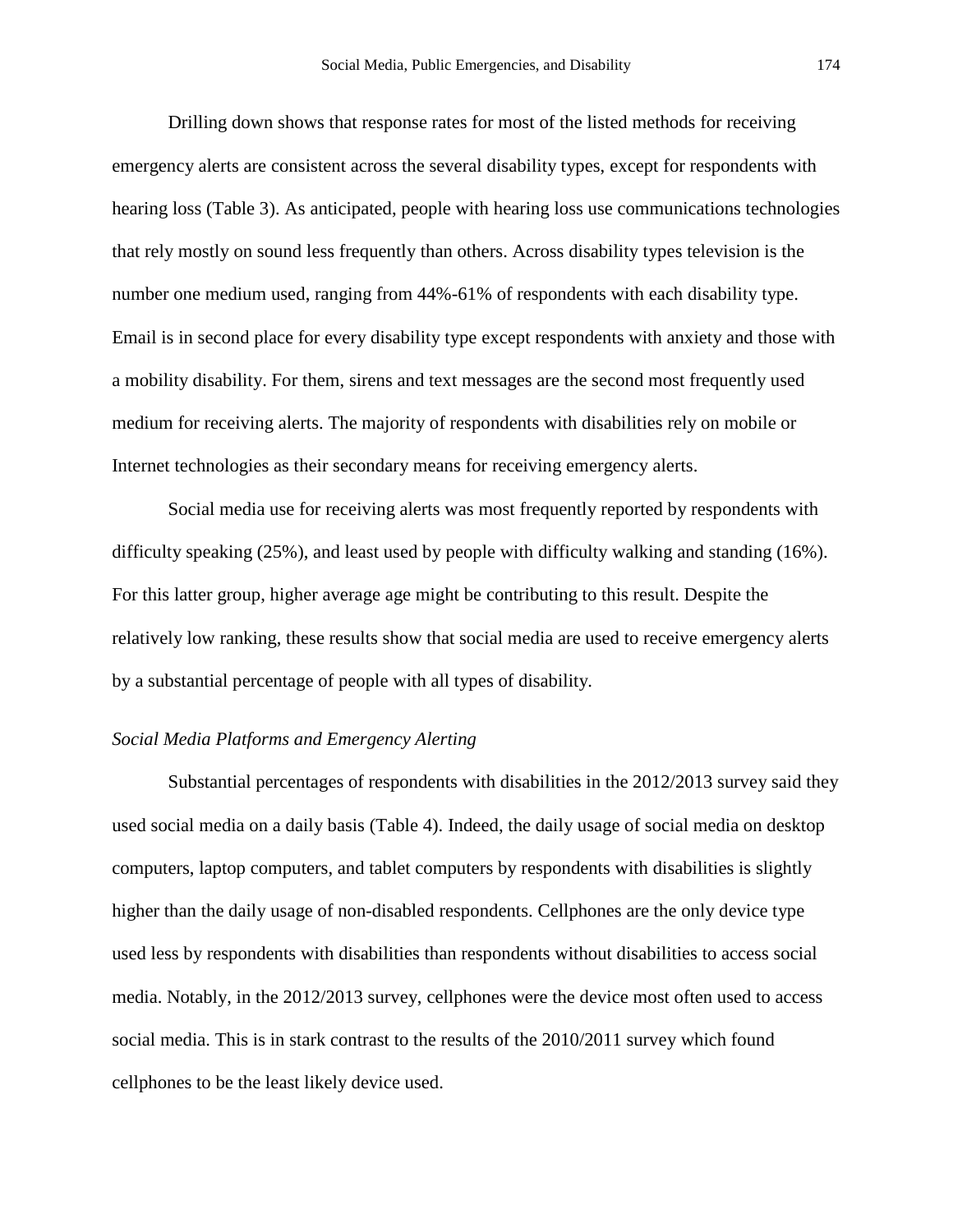|                              | Disability | No-Disability |
|------------------------------|------------|---------------|
| Desktop computer             | 36%        | 33%           |
| Laptop computer              | 35%        | 27%           |
| Tablet computer              | 19%        | 18%           |
| Cellphone                    | 41%        | 46%           |
| Other (gaming console, etc.) | 5%         | 4%            |

Table 4 Daily Use of Social Media Across Hardware Platforms (2012/2013 Survey)

*Source*: Wireless RERC, *Survey on Emergency Communications and People with Disabilities,* 

### *2013*.

Table 5 shows a comparison between the 2010/2011 survey data and the 2012/2013 survey data with regard to specific social media platforms used by social media users for receiving and verifying alerts. Though other social networks such as Google+ were included as a choice for respondents on the more recent survey, the only networks on both the 2010/2011 survey and the 2012/2013 survey were Facebook, Twitter and YouTube. In the two years since the first survey, social media users more than doubled their use of each of these three platforms for receiving and verifying alerts. Since these are currently the dominant social media platforms, these results suggest a substantial increase in general in the use of social media for receiving and verifying alerts.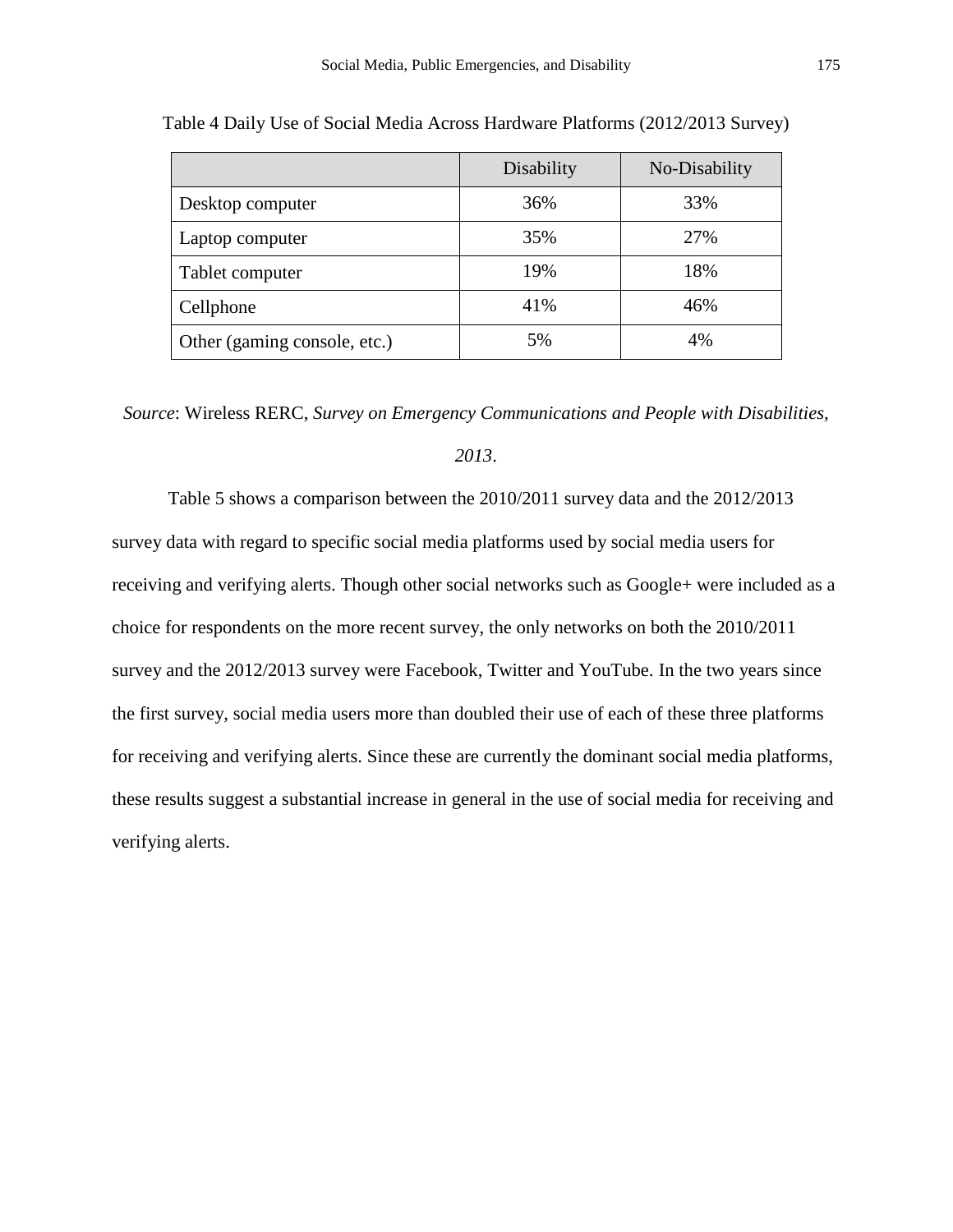|          | Received alert<br>$(2010-11)$ | Received alert<br>$(2012-13)$ | Verified alert<br>$(2010-11)$ | Verified alert<br>$(2012-13)$ |
|----------|-------------------------------|-------------------------------|-------------------------------|-------------------------------|
| Facebook | 12%                           | 32%                           | 9%                            | 24%                           |
| Twitter  | 5%                            | 10%                           | 3%                            | 7%                            |
| YouTube  | $\frac{9}{6}$                 | 5%                            | 1%                            | 3%                            |

Table 5 Social Media Sites Used to Receive and Verify Emergency Alerts

*Source*: Wireless RERC, *Surveys on Emergency Communications and People with Disabilities,*  2011 and 2013.

 Facebook and Twitter remain the most commonly used platforms among respondents with disabilities. Forty nine out of the 50 states (98%) and 74% of the top 100 cities (based on population according to the U.S. Census Bureau) also use Facebook and Twitter to disseminate emergency information. However, Twitter is used more frequently by authorities than Facebook. There is a disconnect between the platform most used by emergency managers to *disseminate* emergency information and the platform most used by the population with disabilities to *receive* emergency information. This disconnect *potentially* impacts the effectiveness of social media as an emergency information source by people with disabilities.

#### **Conclusions**

Two main conclusions about the use of social media during public emergencies can be drawn from the survey response data presented here. First, social media represent important channels for communication for people with disabilities during emergencies. Moderate percentages of people with disabilities have used social media to receive and verify emergency information (19% and 17% respectively). Second, these data show the importance of mobile platforms for accessing social media for respondents with disabilities and respondents who reported having no disability. Pluralities of both groups (41% and 46%, respectively) reported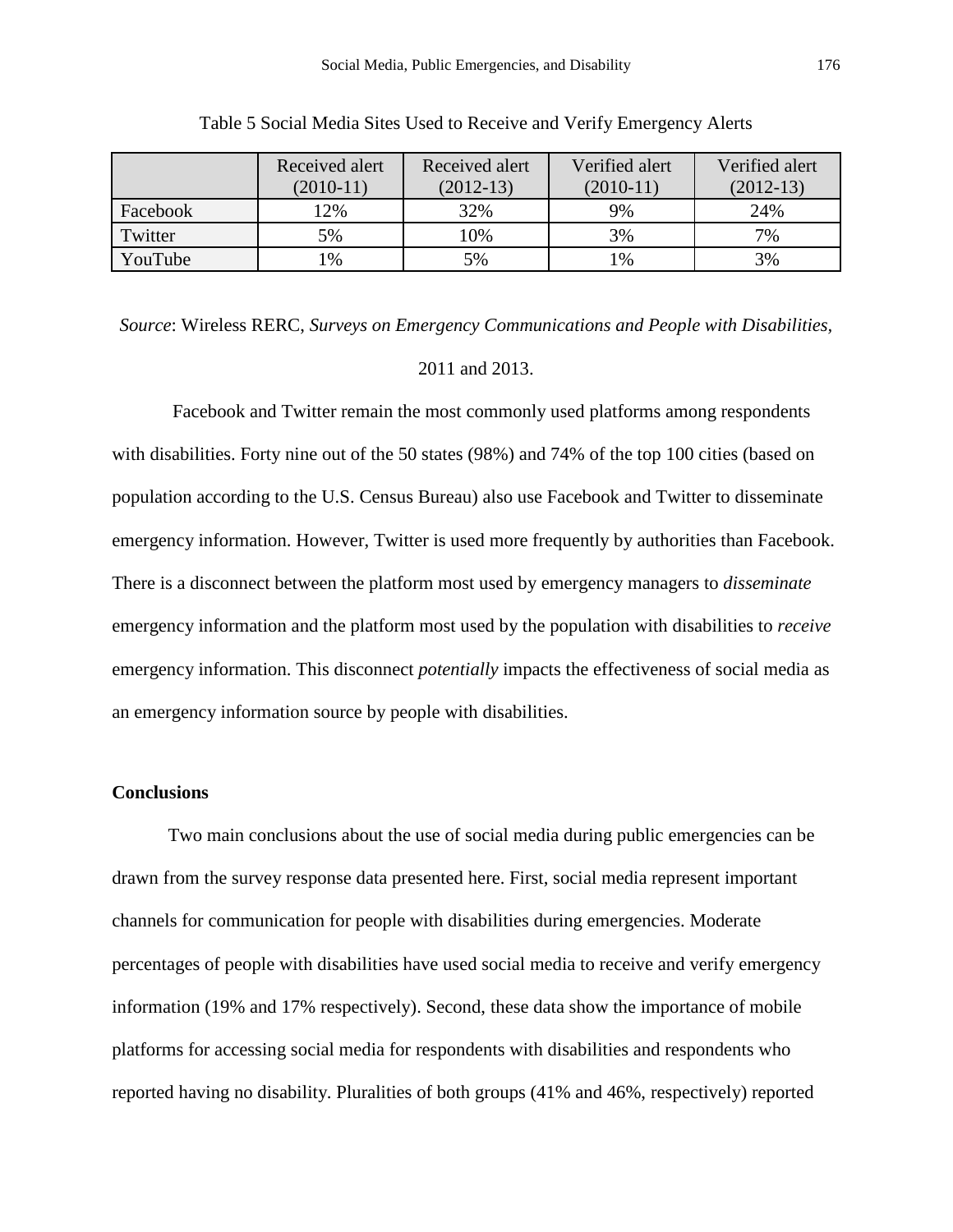accessing social media on cellphones, with additional numbers who access social media on tablets. Continued research on social media use by people with disabilities and by alerting authorities could improve social media communication between the two groups, thereby potentially increasing the effectiveness of emergency alerting via social media.

### **Note**

The Rehabilitation Engineering Research Center for Wireless Technologies is funded by the National Institute on Disability and Rehabilitation Research of the U.S. Department of Education, grant #H133E110002. The opinions contained in this document are those of the grantee and do not necessarily reflect those of the U.S. Department of Education.